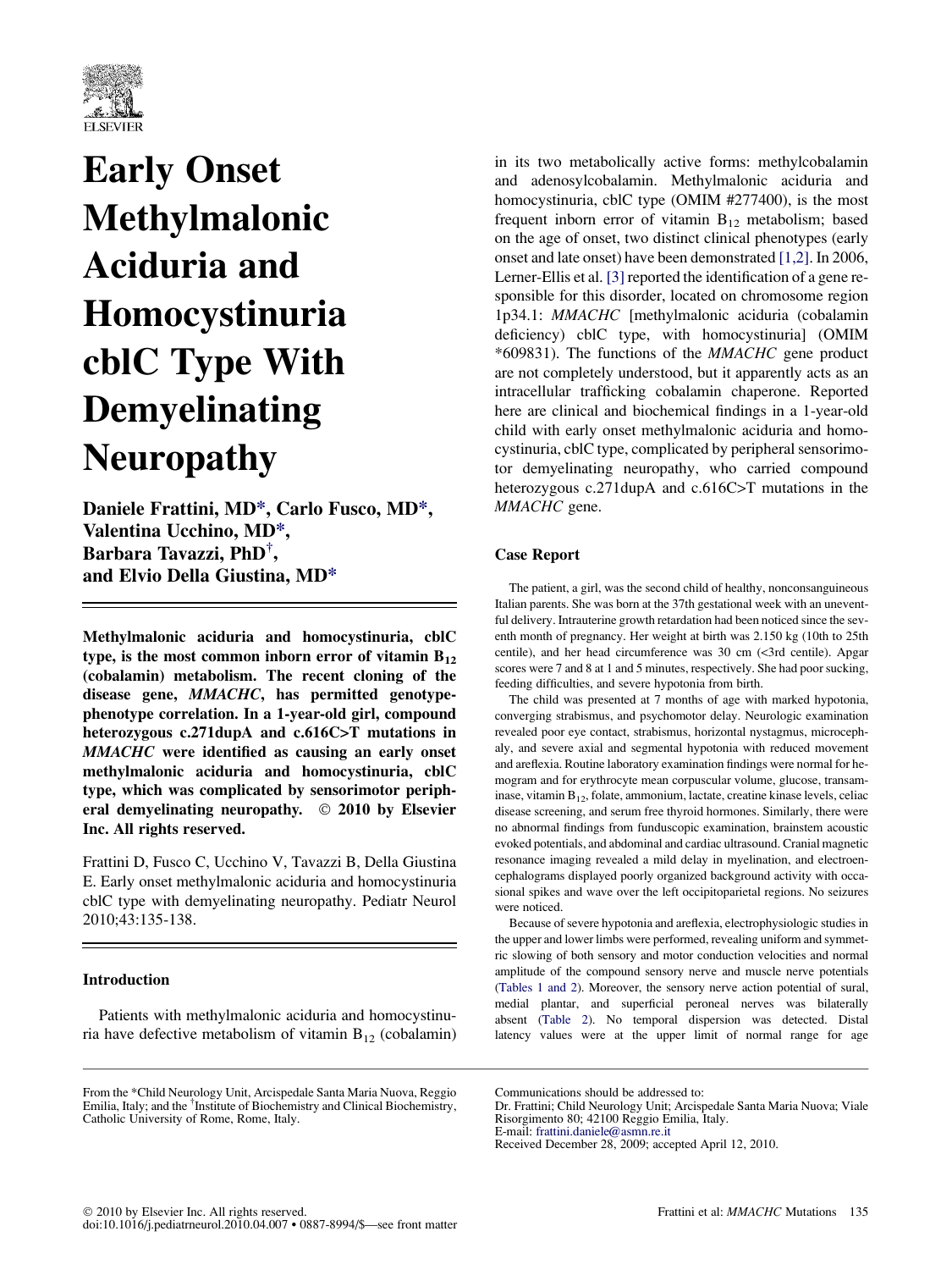<span id="page-1-0"></span>(Tables 1 and 2). Electromyographic evaluation of the bilateral anterior tibial and gastrocnemius muscles was unremarkable.

Further investigations revealed elevated plasma homocysteine, at 160  $\mu$ mol/L (normal range, 2.6-10.3  $\mu$ mol/L); markedly elevated urinary methylmalonic acid, at  $600 \mu$ g/mg creatinine (normal value,  $\lt 5 \mu$ g/mg creatinine); and decreased plasma methionine, at  $4 \mu$ mol/L (normal range, 9-42  $\mu$ mol/L). Studies on the patient's cultured skin fibroblasts revealed low incorporation of both  $\left[ {}^{14}C \right]$ propionate and  $\left[ {}^{14}C \right]$ methyltetrahydrofolate, slightly low uptake of [<sup>57</sup>Co]cyanocobalamin, and a decreased synthesis of both adenosylcobalamin and methylcobalamin.

The diagnosis of methylmalonic aciduria and homocystinuria, cblC type, was confirmed by mutational analysis, which demonstrated heterozygosity for the 271dupA and 616C>T mutations in the MMACHC gene. Treatment with oral hydroxycobalamin, vitamin  $B<sub>6</sub>$ , folic acid, carnitine, and betaine slightly decreased metabolite levels, although without complete normalization and without clinical improvement.

At the age of 12 months, the patient's clinical course was complicated by interstitial pneumonia with severe progression of neurologic impairment. The patient died 4 days later of respiratory failure and cardiac arrest.

#### **Discussion**

With more than 400 cases described, methylmalonic aciduria and homocystinuria, cblC type, is the most frequent inborn error of vitamin  $B_{12}$  metabolism [\[2\]](#page-2-0). Two clinical forms have been described, based on age at onset (namely, an early and a late onset form). The early onset form, with the appearance of symptoms within the first year of life, includes failure to thrive, feeding difficulties, mild dysmorphic features [\[4\]](#page-2-0), and ophthalmologic and cardiac anomalies [\[5,6\].](#page-2-0) Neurologic symptoms of the early onset form include hypotonia, progressive developmental delay, microcephaly, myelopathy, seizures,

Table 1. Motor nerve conduction findings at age 7 months in a case of early onset methylmalonic aciduria and homocystinuria, cblC type, complicated by sensorimotor peripheral demyelinating neuropathy

| <b>Measure</b>               | <b>Patient Value</b> | <b>Normal Value</b> |
|------------------------------|----------------------|---------------------|
| Right peroneal nerve         |                      |                     |
| Conduction velocity, m/s     | 30                   | >31                 |
| Response amplitude, mV       | 3.5                  | >2                  |
| Distal latency, ms           | 3.1                  | 3.2                 |
| Left peroneal nerve          |                      |                     |
| Conduction velocity, m/s     | 25                   | >31                 |
| Response amplitude, mV       | 3.6                  | >2                  |
| Distal latency, ms           | 3                    | <3.2                |
| Right posterior tibial nerve |                      |                     |
| Conduction velocity, m/s     | 22                   | >31                 |
| Response amplitude, mV       | 7                    | >2                  |
| Distal latency, ms           | 3                    | 3.2                 |
| Left posterior tibial nerve  |                      |                     |
| Conduction velocity, m/s     | 24                   | >31                 |
| Response amplitude, mV       | 7.5                  | >2                  |
| Distal latency, ms           | 3.1                  | 3.2                 |
| Left median nerve            |                      |                     |
| Conduction velocity, m/s     | 24                   | >26                 |
| Response amplitude, mV       | 3                    | >2                  |
| Distal latency, ms           | 2.6                  | 23.2                |
| Right median nerve           | not tested           |                     |

Table 2. Sensory nerve conduction findings at age 7 months in a case of early onset methylmalonic aciduria and homocystinuria, cblC type, complicated by sensorimotor peripheral demyelinating neuropathy

| <b>Measure</b>              | <b>Patient Value</b> | <b>Normal Value</b> |
|-----------------------------|----------------------|---------------------|
| Right median nerve          |                      |                     |
| Conduction velocity, m/s    | 25                   | >39                 |
| Response amplitude, $\mu$ V | 15                   | >14                 |
| Distal latency, ms          | 2.2                  | 2.4                 |
| Left median nerve           |                      |                     |
| Conduction velocity, m/s    | 25                   | >39                 |
| Response amplitude, $\mu$ V | 15                   | >14                 |
| Distal latency, ms          | 1.8                  | 2.4                 |
| Right ulnar nerve           |                      |                     |
| Conduction velocity, m/s    | 25                   | >34                 |
| Response amplitude, $\mu$ V | 12                   | >10                 |
| Distal latency, ms          | 1.9                  | 2.5                 |
| Left ulnar nerve            | not tested           |                     |
| Sural nerve                 | no response          |                     |
| Medial plantar nerve        | no response          |                     |
| Superficial peroneal nerve  | no response          |                     |

and hydrocephalus [\[1\]](#page-2-0). A milder phenotype is described in patients with the later onset form, in which behavioral disturbances and neurologic impairment are noticed after the age of 4 years  $[1,7]$ .

In 2006, Lerner-Ellis et al. [\[3\]](#page-2-0) reported the identification of MMACHC, the gene responsible for methylmalonic aciduria and homocystinuria, cblC type. Although this disorder has been demonstrated to be a heterogeneous condition, identification of the gene involved has allowed study of phenotype-genotype correlation. To date, 56 mutations have been detected in 366 individuals with methylmalonic aciduria and homocystinuria, cblC type. The most common mutation, c.271dupA (p.Arg91LysfsX14), accounts for 42% of all pathologic alleles; the second most common mutation, c.394C>T (p.R132X), represents 20% of affected alleles [\[2\].](#page-2-0) Individuals with c.394C>T tend to present with late onset disease, whereas patients with c.271dupA tend to present in infancy. Moreover, in the published cases of patients homozygous for c.271dupA mutation [\[2,8,9\],](#page-2-0) the phenotype was invariably early onset.

In the present case, mutational analysis of the MMACHC gene revealed compound heterozygosity for 271dupA and a missense mutation, 616C>T. In patients who are compound heterozygotic for c.271dupA and a missense mutation, the late onset variant of disease is frequently seen [\[2,8\]](#page-2-0), suggesting that the transcripts containing these missense alleles are translated into proteins with residual function. In the cohorts reported, only a few individuals with early onset methylmalonic aciduria and homocystinuria, cblC type, were compound heterozygotic for the 271dupA mutation and a missense mutation [\[2,9\].](#page-2-0)

The c.616C>T (p.Arg206Trp) missense mutation found in the present case has been described previously only in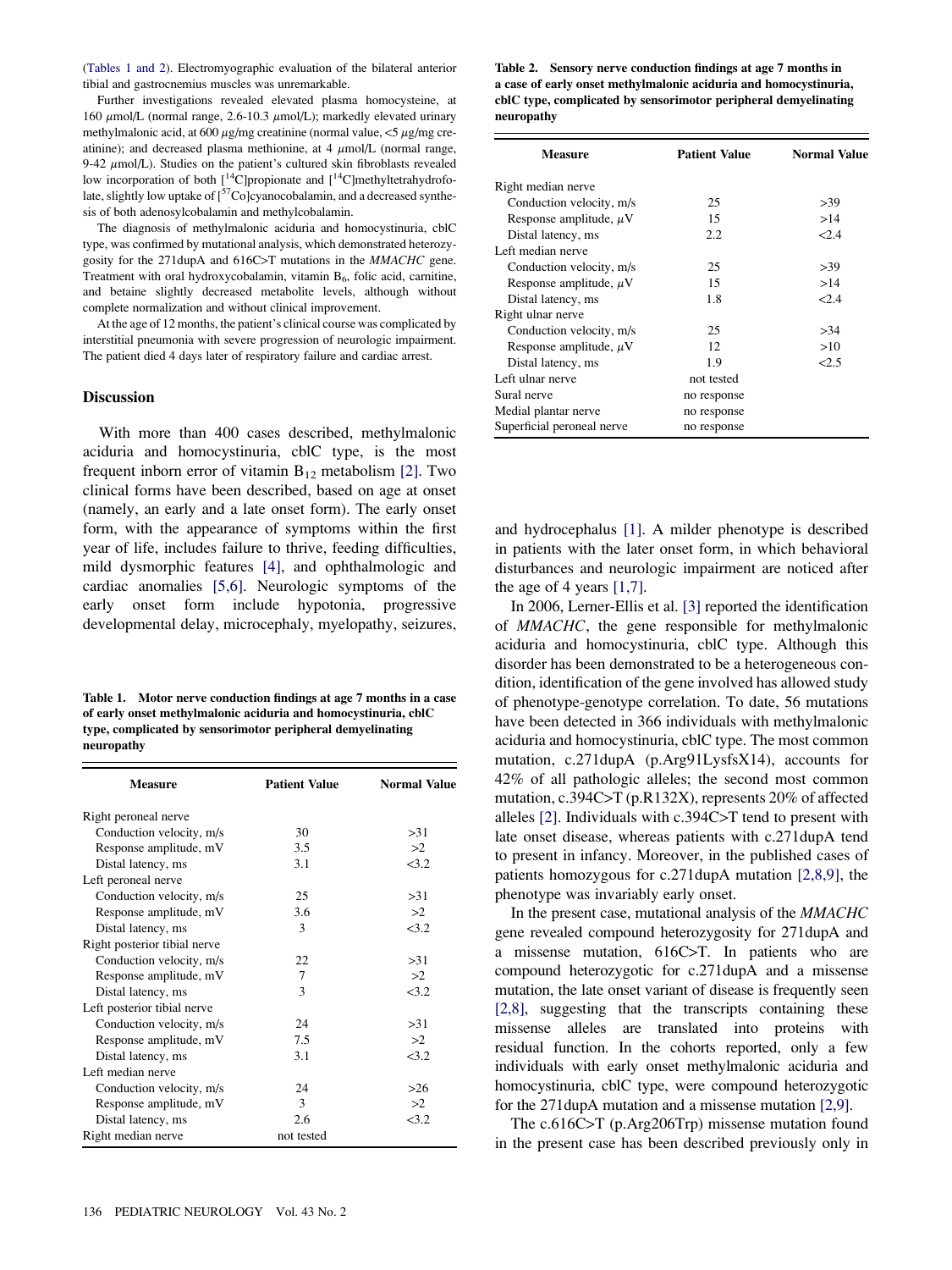<span id="page-2-0"></span>a homozygous Turkish patient with an early onset form of the disease [2]. To our knowledge, the present report is the first publication of a case with compound heterozygosity for the 271dupA and 616C>T mutations in the MMACHC gene. Clinical heterogeneity and variability in phenotype and age of onset of disease may also be related to the presence of polymorphisms or mutations in other genes in the cobalamin pathway, or to cis-acting polymorphisms or trans-acting factors interacting with the mutant form of protein and environmental factors (e.g., diet). Moreover, individuals with later onset of the disease may have developed mild symptoms that went unrecognized for some time before the formal diagnosis [2,9].

In the present case, magnetic resonance imaging at the age of 7 months indicated delayed myelination, and electroneurographic studies revealed the presence of a demyelinating neuropathy. White matter damage and demyelination in central nervous system is a well established feature of methylmalonic aciduria and homocystinuria, cblC type, and cranial magnetic resonance imaging typically reveals diffuse supratentorial white matter swelling at presentation and a variably severe white matter loss at later stages of the disease, sometimes associated with delayed myelination [10]. In contrast, peripheral neuropathy is more frequently reported in the late onset form, and never in the early onset form. No detailed neurophysiologic studies are available for the late onset cases reported; nerve biopsy specimens display demyelinating [11], axonal [\[12\]](#page-3-0), and mixed axonal and demyelinating peripheral neuropathy [\[13\].](#page-3-0) Although in the present case the lack of nerve biopsy complicates the precise diagnosis, electrophysiologic study indicated a sensorimotor demyelinating polyneuropathy. Despite slowing, the absence of temporal dispersion probably indicates a homogeneity of the pathologic process at this stage of the disease (7 months of age). Moreover, sensory nerve action potential was absent in the lower limbs, indicating a major involvement of sensory nerves at onset.

Several hypotheses have been put forward to explain the underlying mechanism of white matter involvement in methylmalonic aciduria and homocystinuria, cblC type. Disease results from combined impaired synthesis of adenosylcobalamin and methylcobalamin, the latter leading to decreased activity of methionine synthase and a subsequent reduced availability of methionine for conversion to the universal methyl donor S-adenosylmethionine [\[14\]](#page-3-0). Myelin basic protein, a major constituent in central and peripheral nervous system myelin, is believed to participate in the tight compaction of myelin sheath through association with acidic lipids on the cytosolic side of the membrane bilayer. Myelin basic protein is methylated by a specific methyltransferase requiring S-adenosylmethionine as the methyl donor [\[15\]](#page-3-0). A decrease in the methylation of myelin basic protein could cause conformational change and splitting of the myelin sheet, leading to peripheral demyelinating neuropathy. An alternative hypothesis is a reduction in the methylation of lipids required for maintenance of the myelin sheet [\[14\]](#page-3-0). Further potential mechanisms for

neurotoxicity and white matter involvement have been related to homocysteine accumulation, which is responsible for vascular endothelial damage or direct neurotoxicity.

In conclusion, clinical, biochemical, neurophysiologic, and molecular findings have been presented for a patient with early onset methylmalonic aciduria and homocystinuria, cblC type, who was compound heterozygous for the 271dupA and 616C>T mutations in the MMACHC gene; the case was complicated by peripheral sensorimotor demyelinating neuropathy. The present findings expand the clinical spectrum of early onset methylmalonic aciduria and homocystinuria, cblC type, to include early onset sensorimotor demyelinating neuropathy among the neurologic symptoms. Further studies into disease mechanisms are warranted, to better understand the phenotypic presentation and to clarify genotype-phenotype correlations for this disorder.

The authors thank David S. Rosenblatt, MD, for his helpful comments and suggestions. Thanks go also to Mrs. Elena Bonini and Mrs. Giuliana Soncini for their technical assistance.

#### References

[1] Rosenblatt DS, Aspler AL, Shevell MI, Pletcher BA, Fenton WA, Seashore MR. Clinical heterogeneity and prognosis in combined methylmalonic aciduria and homocystinuria (cblC). J Inherit Metab Dis 1997; 20:528-38.

[2] Lerner-Ellis JP, Anastasio N, Liu J, et al. Spectrum of mutations in MMACHC, allelic expression, and evidence for genotype-phenotype correlations. Hum Mutat 2009;30:1072-81.

[3] Lerner-Ellis JP, Tirone JC, Pawelek PD, et al. Identification of the gene responsible for methylmalonic aciduria and homocystinuria, cblC type [Erratum in: Nat Genet 2006;38:957]. Nat Genet 2006;38: 93-100.

[4] CeroneR, SchiaffinoMC, Caruso U, Lupino S, Gatti R.Minor facial anomalies in combined methylmalonic aciduria and homocystinuria due to a defect in cobalamin metabolism. J Inherit Metab Dis 1999;22:247-50.

[5] Gerth C, Morel CF, Feigenbaum A, Levin AV. Ocular phenotype in patients with methylmalonic aciduria and homocystinuria, cobalamin C type [Erratum in: J AAPOS 2009;13:223]. J AAPOS 2008;12:591-6.

[6] Profitlich LE, Kirmse B, Wasserstein MP, Diaz GA, Srivastava S. High prevalence of structural heart disease in children with cblC-type methylmalonic aciduria and homocystinuria. Mol Genet Metab 2009;98: 344-8.

[7] Tsai AC, Morel CF, Scharer G, et al. Late-onset combined homocystinuria and methylmalonic aciduria (cblC) and neuropsychiatric disturbance. Am J Med Genet 2007;143A:2430-4.

[8] Morel CF, Lerner-Ellis JP, Rosenblatt DS. Combined methylmalonic aciduria and homocystinuria (cblC): phenotype-genotype correlations and ethnic-specific observations. Mol Genet Metab 2006;88: 315-21.

[9] Nogueira C, Aiello C, Cerone R, et al. Spectrum of MMACHC mutations in Italian and Portuguese patients with combined methylmalonic aciduria and homocystinuria, cblC type. Mol Genet Metab 2008;93: 475-80.

[10] Rossi A, Cerone R, Biancheri R, et al. Early-onset combined methylmalonic aciduria and homocystinuria: neuroradiologic findings. AJNR Am J Neuroradiol 2001;22:554-63.

[11] Roze E, Gervais D, Demeret S, et al. Neuropsychiatric disturbances in presumed late-onset cobalamin C disease. Arch Neurol 2003; 60:1457-62.